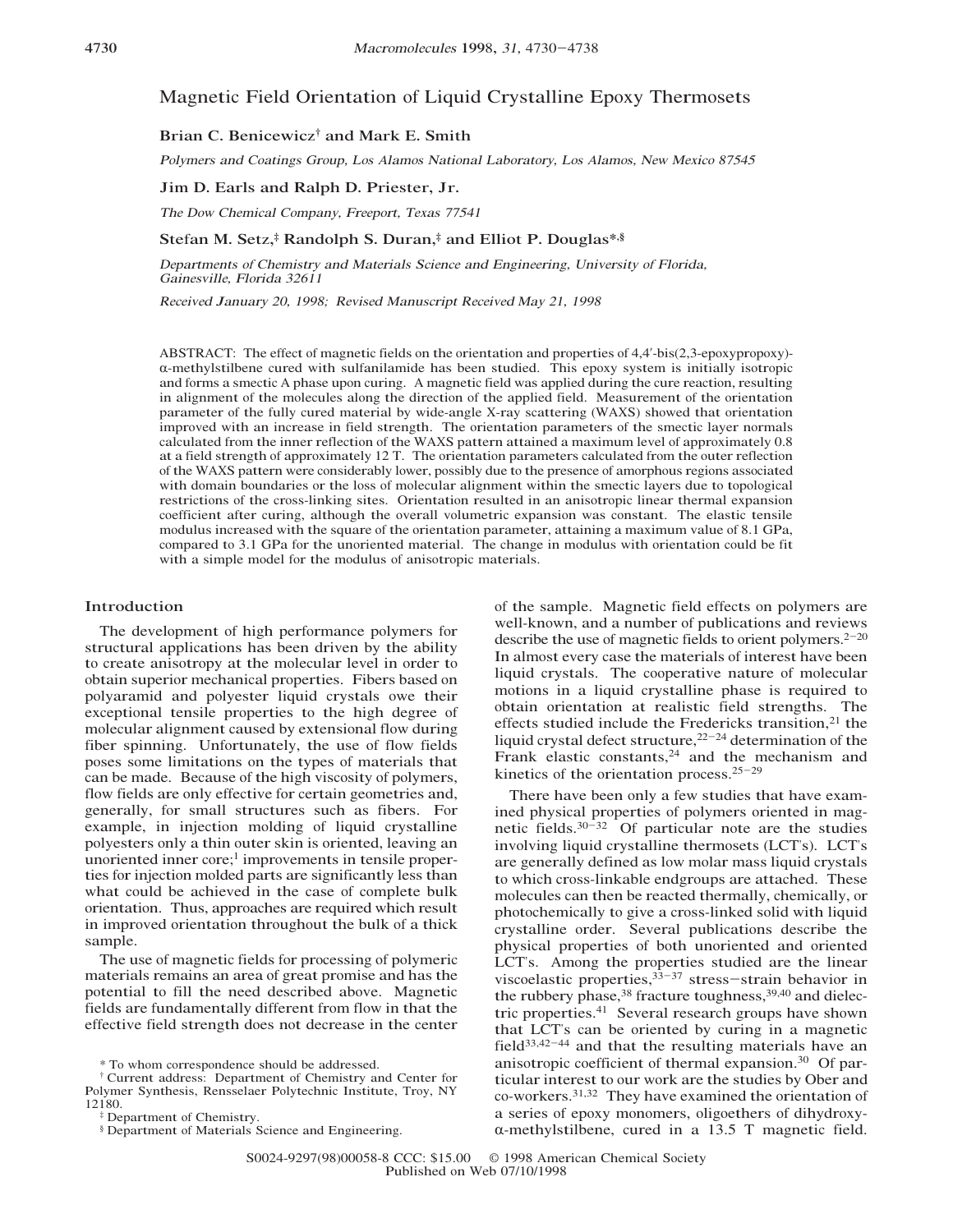

Figure 1. Structures for EPAMS (top), sulfanilamide (middle), and one type of cross-linking point (bottom).

Their results show that the level of orientation depends on the length of the oligomer.

Our goal is to investigate the effects of magnetic fields on the mechanical properties of LCT's under static loading conditions. We report here our results for a specific epoxy monomer,  $4,4'-bis(2,3-epoxypropoxy)-α$ methylstilbene cured with sulfanilamide. Structures for these materials are shown in Figure 1. Specifically, we have measured the macroscopic orientation induced in this LCT by magnetic fields using wide-angle X-ray scattering (WAXS). The influence of this macroscopic orientation on the thermal expansion and tensile modulus is then described. The results provide an initial understanding of how magnetic fields can be used to control the bulk physical properties of LCT's.

#### Experimental Section

Materials.  $4,4'-Bis(2,3-epoxypropoxy)-\alpha-methylstilbene$ (EPAMS) was synthesized as described previously.45 The resulting EPAMS contains approximately 10% of a tetrafunctional dimer and was used without further purification. Sulfanilamide (SAA) was purchased from Aldrich Chemical Co. and used as received. The organophosphonium catalyst was obtained from The Dow Chemical Co.

Magnetic Field Processing. The thermoset formulation was prepared by dissolving 1 equiv of SAA into 1 equiv of EPAMS at 150 °C, which corresponds to a stoichiometric equivalence of reactive sites. The temperature was then lowered to 120 °C, 2 mequiv of an organophosphonium catalyst was added, and the mixture was degassed under a mild vacuum. The thermoset formulation was then poured into a mold for the magnetic field experiments. This mold consisted of a Teflon cup into which were placed two aluminum heater blocks, with the thermoset formulation filling the space between the blocks. Temperature control was maintained with a PID controller. Magnetic field experiments were conducted at the National High Magnetic Field Laboratory using a variable field resistive magnet. Curing was done in the field for 1 h at 150 °C. The sample was then removed from the mold by cutting the Teflon cup and separating the aluminum plates. The final cure was done in a conventional oven, and consisted of an additional 3 h at 150 °C, 1 h at 175 °C, and 4 h at 200 °C. This is a standard cure cycle for epoxy resins. Differential scanning calorimetry of unoriented samples subjected to the full cure cycle do not exhibit any residual cure exotherm, indicating that the samples are fully cured. All samples were opaque and off-white, similar in appearance to the uncured formulation. Plaques approximately 2 in.  $\times$  1.5 in.  $\times$  0.125 in. were obtained. Samples are designated as Tx, where  $x$  is the magnetic field strength.

Thermal Expansion. Thermal expansion measurements were performed parallel and perpendicular to the field direction using an Omnitherm TMA 1000 with a heating rate of 5

°C/min and a mass of 10 g. Values of CTE reported are calculated by a linear fit of the displacement-temperature curve over the temperature range 30-60 °C.

Tensile Properties. Tensile properties were measured on ASTM D638 Type V tensile specimens using an Instron 4483 testing machine with a 9 kN load cell. Extension of the samples was measured with an MTS 632.26E extensometer with a gauge length of 8 mm. Samples were strained at a crosshead speed of 5 mm/min. Self-tightening grips with serrated faces were used to prevent slippage of the samples in the grips. Tensile modulus was determined as the initial slope of the engineering stress vs strain curve. The data reported represent the average of at least three samples cut from the same plaque.

Wide-Angle X-ray Scattering (WAXS). WAXS patterns were collected in transmission using point collimated, monochromatic Cu K $\alpha$  radiation on a Bruker platform goniometer. The source of the beam was a Kristalloflex 760 2.2 kW generator and long fine focus tube equipped with cross coupled Göble mirror monochromator and 300  $\mu$ m collimation. An additional 300  $\mu$ m pinhole was pressed against the specimen in a transmission sample holder to further reduce noise from edge scatter. A HI-STA<sup>R</sup> area detector was mounted for data collection at 10 cm distance from the sample. Samples of  $0.75-1.5$  mm thickness were exposed for 7752 s. A  $4^{\circ}$  beam stop was mounted 40 mm behind the specimen. Data were processed with the GADDS program. The data were unwarped for inhomogeneous response in the flood field of the detector. A measurement using the empty camera under the same conditions was used for background correction, taking the specimen absorption at the primary beam into account.

Absorption of the material was measured from 9 specimens of the T3 material, with thicknesses between 0.55 and 4.15 mm. The absorption coefficient  $\mu$  for the material was determined to be  $10.32 \pm 0.07$  cm<sup>-1</sup> using the Lambert-Beer law in the natural logarithmic form.

During these experiments no measurable anomalous scattering was observed in the small angle range up to  $2\theta = 2^{\circ}$ . GADDS program data normalization routines that include absorption of the specimen, air, and detector face plate were applied to the data sets. Four examples of the fully corrected scattering patterns are given in Figure 2.

The azimuthal intensity distribution  $I(\chi)$  for the two reflections were evaluated by integration in a radial step size of 0.1 deg through the whole circle. Intensities were integrated along  $2\theta$  from  $2\theta = 3.2$  to  $2\theta = 5.4^{\circ}$  for the inner reflection, and from  $2\theta = 9.6$  to  $2\theta = 24.0^{\circ}$  for the outer reflection. To correct for amorphous scattering in the area of the inner reflection, integrals from  $2\theta = 2.9$  to  $2\theta = 3.2^\circ$  and  $2\theta = 5.4$  to  $2\theta = 5.7^\circ$ were taken as well and their averaged intensities subtracted from the previous results. Due to the sharpness and intensity of the inner reflection, we could assume a linear baseline. However, this baseline correction could not be performed for the outer reflection because it consists of two diffuse peaks, likely centered at 4.5 and 5.7 Å. (see Figure 3). Thus, in the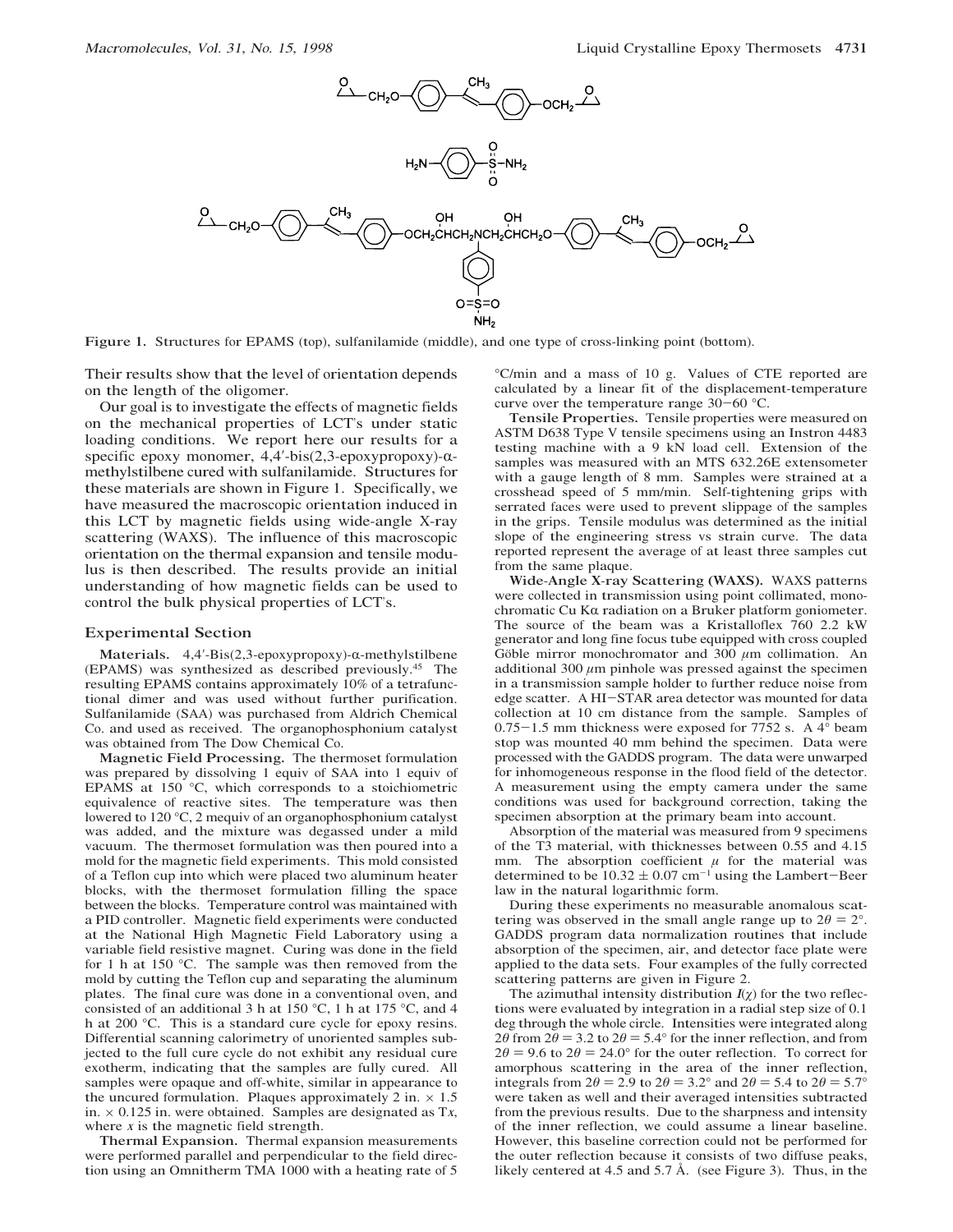

Figure 2. Intensity distribution of WAXS measurement depicted on a logarithmic gray scale in order to show all reflections at the same time. The arrow in the lower right corner indicates the direction of the magnetic field during the curing. The azimuthal intensity distribution of the inner ring at  $2\theta = 4.14^{\circ} \pm 0.05^{\circ}$  was used to determine the orientation parameter. The width of the detector face plate is 24.4°. The pattern is typical for smectic A liquid crystals. Top left, T0; top right, T3; bottom left, T9; bottom right, T18. The inset for T0 gives the intensity of a radial scan.

absence of any physical model for the scattering in this region, the data for the outer reflection were left uncorrected for a baseline. The data were transferred into a spreadsheet program and the two peaks in each plot were averaged and the shadow of the beam stop removed. To compensate for vertical misalignment of the specimen the data were shifted by up to 2° to achieve maximum intensities on the azimuth at  $\gamma = 0^{\circ}$  for the inner reflection and on the equator at  $\gamma = 90^{\circ}$ for the outer reflection. Counts at positive  $\chi$  were averaged with those at negative  $\chi$ . The intensity distribution in the sample  $I(\alpha)$  was then determined from the azimuthal intensity distribution  $I(\chi)$  by

$$
\cos \alpha = \cos \chi \cos \theta \tag{1}
$$

where  $\theta$  is the Bragg angle for the scattering peak and  $\alpha$  is the angle between the normal to the scattering planes and the magnetic field direction. This transformation results in no experimental data being available for  $\alpha$  from 0° to  $\theta$ , and so the data were extrapolated to provide intensity values over the entire range from  $\alpha = 0^{\circ}$  to  $\alpha = 90^{\circ}$ . The data for the outer reflection were then shifted to provide the maximum peak intensity at 0°. This was done for convenience in interpreting the data in terms of the orientation of the molecular axis with respect to the field direction.

From the intensity distribution  $I(\alpha)$ , the average cosine squared of the angle with respect to the field direction was determined according to

$$
\langle \cos^2 \alpha \rangle = \frac{\int_0^{\pi/2} I(\alpha) \sin \alpha \cos^2 \alpha \, d\alpha}{\int_0^{\pi/2} I(\alpha) \sin \alpha \, d\alpha}
$$
 (2)

and the second moment of the orientation function was determined according to



Figure 3. Scattering in the vicinity of the outer reflection along the (a) equatorial and (b) azimuthal directions for T18. Dashed lines are single Lorentzian peak fits to the data, the solid line is the sum of the fitted peaks, and the points are the experimental data. For clarity, not all data points are shown.

For comparison to the orientation parameters calculated from the two-dimensional WAXS patterns, complete pole figures for the sample prepared at 9 T were determined. The pole figures for both reflections were prepared by collecting 24 different exposures of 1200 s duration with the sample at different orientations to the primary beam. Twelve exposures were obtained by tilting the sample in  $6^\circ$  steps around  $\phi$ beginning at  $\phi = -43.5^{\circ}$  with  $\omega = 0^{\circ}$ , and another 12 exposures were obtained by tilting the sample in  $6^{\circ}$  steps around  $\omega$ beginning at  $\omega = -43.5^{\circ}$  with  $\phi = 5^{\circ}$ ;  $\omega$  is the angle around an axis parallel to the orientation direction in the sample, and  $\phi$  is the angle around an axis perpendicular to both the primary beam and the orientation direction in the sample. The different scattering patterns were corrected in the same way as the single exposures. Pole figures for the two reflections were constructed and interpolated from the 24 exposures using the GADDS software, and the orientation parameters were calculated from the pole figures using the procedures in the GADDS software.

# Results and Discussion

Curing Behavior. The advantages of using a thermoset for this study stem from its low initial viscosity. A previous model for orientation of liquid crystalline polymers in a magnetic field showed that the time for orientation is a strong function of the rotational viscosity, decreasing as the rotational viscosity decreases.29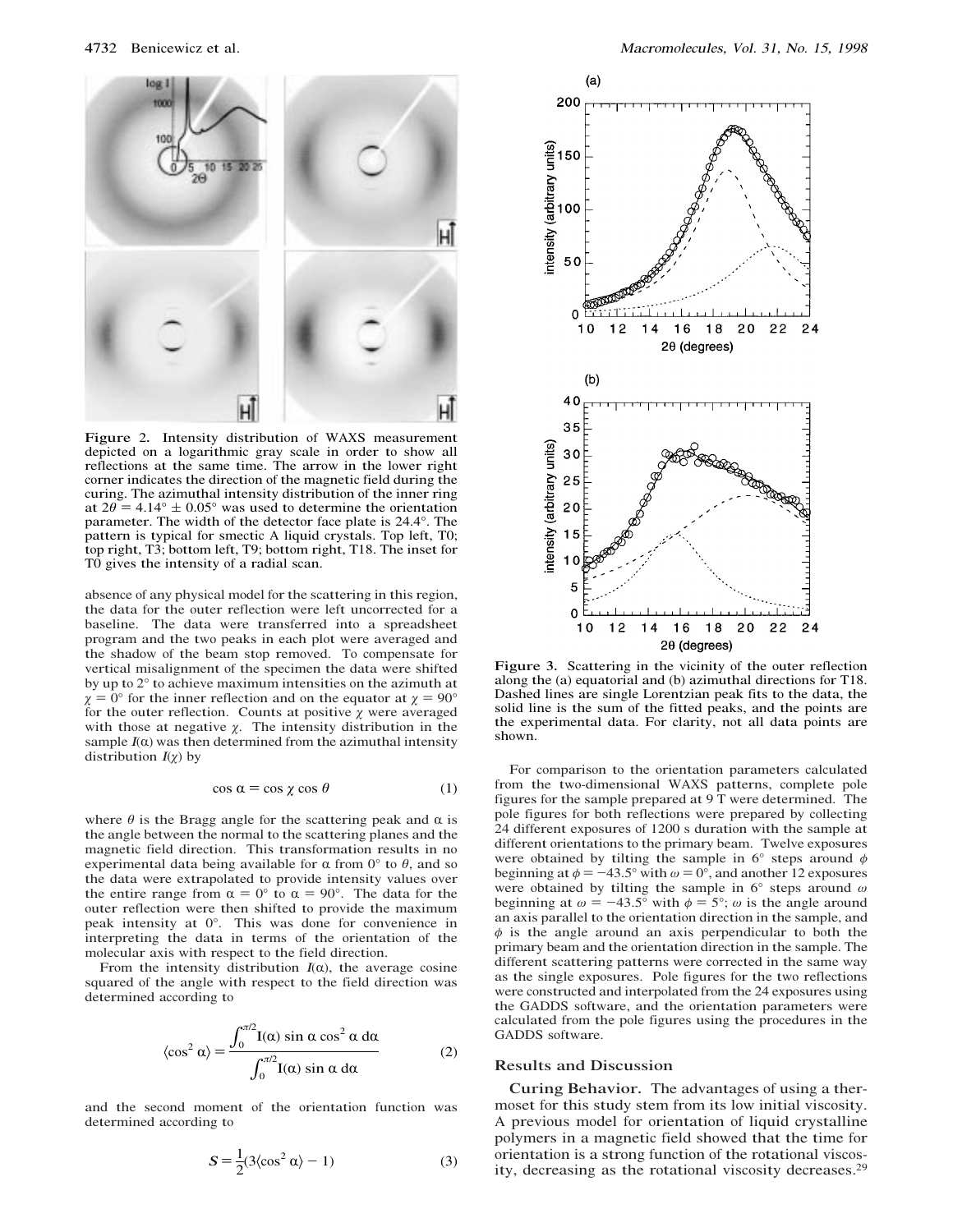On the other hand, for good mechanical properties, one needs a high molecular weight material, which has an inherently high melt viscosity. The use of a thermoset system allows orientation to proceed while the material is a low viscosity liquid. Subsequent curing in the field locks in the oriented structure and provides a solid material with good mechanical integrity. However, the dynamic behavior of a reactive system results in a complicated interplay between the formation of the network structure and the orientation process. Thus, an understanding of the cure behavior is essential to understanding how the orientation process proceeds.

The EPAMS/SAA system is initially isotropic at the curing temperature of 150 °C. A smectic A phase forms after about 20 min of isothermal cure. Formation of a more ordered phase during isothermal cure has been seen previously in several studies in a variety of  $LCT's$ .<sup>46-48</sup> The reaction-induced isothermal phase transition can be explained in terms of the basic principles of step-growth polymerization and the packing of rod-like molecules-first described by Onsager and Flory.49 At low conversions, the monomer population rapidly decreases and conjugates of singly substituted cross-linker and stilbene moieties rapidly form. As the cure reaction proceeds, the aspect ratio of the growing rodlike molecules increases. At some critical aspect ratio the entropic driving force for packing of rods results in the formation of an ordered phase. Of course, this explanation is clearly an oversimplification. In reality, the rods do not simply become longer, but are eventually reacted into a cross-linked network structure. Thus, the details of the formation of an ordered phase during cure will depend on how the network structure is formed during the course of the reaction. Previous work has suggested that the formation of an ordered phase during cure is enhanced by using a diamine in which the two amine groups have unequal reactivity, $50$ as is the case for SAA. This would then allow a substantial amount of chain extension to occur prior to branching and eventual cross-linking.

The phase change during cure is important to achieve macroscopic orientation at realistic field strengths. It is generally recognized that an ordered phase is required for orientation to occur at reasonably achievable field strengths.<sup>51</sup> The driving force for orientation in an organic molecule is the anisotropy in its diamagnetic susceptibility. For an isolated molecule in the gas phase, or equivalently a molecule in the isotropic melt, the energy decrease due to orientation is generally orders of magnitude less than the thermal energy. In contrast, in a condensed ordered phase like a liquid crystal the molecular motions are cooperative, and thus the total energy decrease is given by the energy decrease for a single molecule multiplied by the number of molecules present. In large samples, macroscopic orientation can be achieved. As a consequence of this effect, we have chosen a cure time that is well beyond the time required to form a liquid crystalline phase.

The other important consideration for our experiments is the gel time. It is desirable to cure in the magnetic field long enough to lock in the macroscopic orientation, as well as to minimize the time needed in the magnetic field for experimental purposes. The gel time is the key parameter that defines when the individual molecules are locked into the network and can no longer macroscopically relax from those positions. At 150 °C the gel time as measured rheologically from

the crossover in  $G'$  and  $G''$  is 35 min. Thus, the materials were cured in the magnetic field for 1 h in order to ensure that time in the magnetic field was well beyond the gel time.

Orientation. The alignment of calamitic, or rodlike, LC molecules is quantified as the even moments of the rodlike molecules' orientation distribution.<sup>51</sup> Orientation in materials is measured using physical effects that are sensitive to molecular orientation. In the literature the orientation parameters of liquid crystals, liquid crystalline polymers, and networks are measured by different techniques. Birefringence,<sup>52,53</sup> ESR line shape analysis,54,55 infrared dichroism,53,56 and polarized fluorescence can lead to comparable results when determining molecular orientation but only provide the second moment of the orientation distribution. With NMR<sup>51</sup> and Raman spectroscopy,<sup>57</sup> the fourth moment of the orientation distribution can be determined. The orientation can be observed at different length scales by applying scattering methods that measure different ranges of the scattering vector. Small-angle X-ray scattering (SAXS), small-angle neutron scattering (SANS), and light scattering probe large length scales  $(>10 \text{ Å})$  and defects;<sup>58</sup> wide-angle X-ray scattering (WAXS) is often used for the smaller spacings between oriented moieties. WAXS is often the preferred method to determine the molecular orientation because the orientation distribution can be obtained directly from the data. Commonly the degree of orientation derived from WAXS patterns is expressed as the second moment of the orientation distribution function; this parameter is also called the Hermann's orientation parameter.<sup>59</sup> It is derived from a series expansion in spherical harmonics. Also, neutron scattering allows the direct observation of the distribution function when deuterium tagged molecules are used.<sup>60</sup> The principles of deriving the orientation parameter from WAXS data is extensively described in the literature. $61-67$  Frequently two or more methods to obtain the orientation are combined.53,68-<sup>71</sup> The shape and width of the distribution function can be described by higher moments of the orientation distribution.72 This is especially necessary for LC polymers with more complex organization. A direct comparison of birefringence, WAXS and SAXS studies, and infrared (IR) dichroism on stretched HDPE is given by Yu and Wilkes. $73$  The similarities and differences between the different methods were examined recently.60 A critical overview of the influence of different orientation distributions on the orientation parameter is given by Lafrance et al.74

For our investigation, we have determined the orientation parameter, <sup>S</sup>, using WAXS. Due to cylindrical symmetry, only a quarter of the WAXS data have to be evaluated. To improve signal-to-noise ratio, it is desirable to average the four quadrants in an appropriate manner. WAXS also requires good separation of the data from the baseline. The background in the equatorial position has to be determined very carefully because the denominator in the definition of  $\langle \cos^2 \alpha \rangle$  (eq 2) is very sensitive to changes in the background level. Some authors simply take the data of their sample with the highest orientation and set it as background for all specimens, and then they account for the instrumental width of the equatorial peak for a perfect aligned specimen by dividing the calculated orientation parameters by  $0.97^{23,75}$  The brilliant, parallel X-ray beam resulting from the Göble mirror monochromator and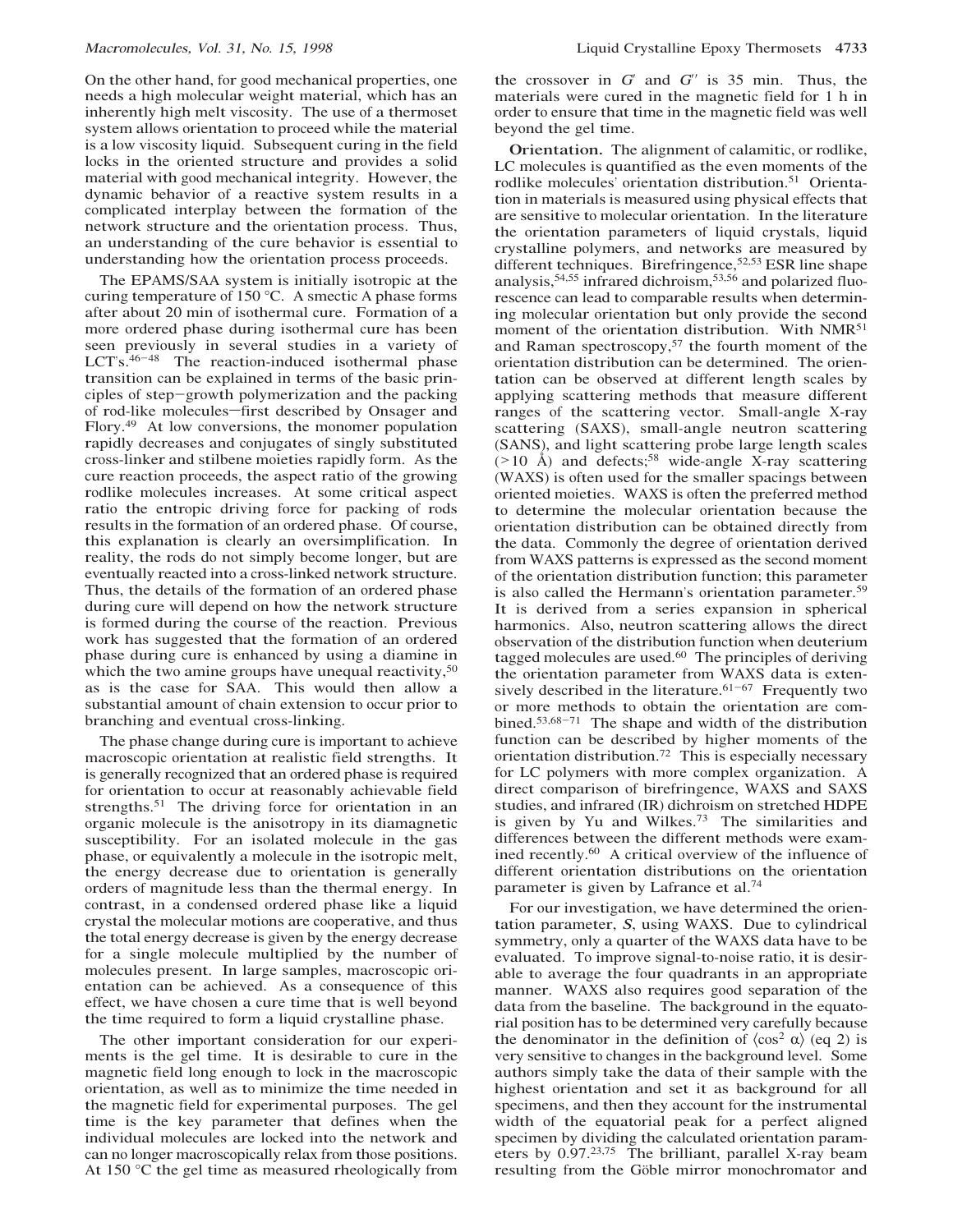

Figure 4. Normalized azimuthal intensity distribution for the inner reflection of three WAXS experiments.

sensitive digital detector used for this investigation results in a much finer beam and quantitative intensity information. The instrumental resolution obtained would result in an orientation parameter for a perfectly aligned specimen of higher than 0.99; consequently, such a correction was not necessary.

WAXS patterns for samples oriented at various field strengths are shown in Figure 2. Patterns consisted of two to three orders of sharp reflections in the small angle region (first order located at  $2\theta = 4.14 \pm 0.05^{\circ}$ ), highly oriented in a direction parallel to the applied magnetic field. This sequence of reflections corresponds to a layer periodicity with a <sup>d</sup> spacing of 21 Å. Previous work has shown that this reflection is consistent with the length of the EPAMS molecule without the crosslinker, suggesting that the SAA is attached as a sidegroup and is not a part of the smectic layer structure.<sup>76</sup> The  $d$  spacings of all of these features did not change measurably with the applied magnetic field. The mesogens and the smectic layer normals are oriented in the direction of the applied magnetic field and are formally consistent with smectic A-like ordering.

Figure 3 shows equatorial and azimuthal scans of sample T18 in the region of the outer reflection. These data were obtained by averaging 20° wide segments centered along the equatorial and azimuthal directions, respectively. The data could only be fit reasonably with two Lorentzian peaks, indicating that there are two correlation lengths that contribute to this reflection. In the azimuthal direction there is a clear maximum of a diffuse ring centered at a  $d$  spacing of about 5.7 Å; this distance approximately corresponds to the long axis of SAA. In the equatorial direction an oriented, though rather diffuse spot is observed at a <sup>d</sup> spacing of about 4.5 Å, in the range typically observed for lateral packing of stilbene-like mesogens. This reflection is also present in the azimuthal direction, although it is considerably weaker. The additional peak at 4.1 Å in the equatorial direction may simply reflect the distribution of correlation lengths for lateral packing of the mesogens. The positions of these peaks appear to shift slightly with field strength, although at this time we are not certain if this is a real effect or an artifact of the fitting procedure.

Three of the intensity distributions for the inner reflection after all the corrections and averaging calculations are depicted in Figure 4. The data show that it is not possible to set the background at  $\alpha = 90^{\circ}$  to a



Figure 5. Graphical presentation of the two integrals in the ratio that determines  $\langle \cos^2 \alpha \rangle$  for the lowest oriented sample T3.

common value. The shape of these peaks can be best described by a best fit using the Pearson VII function.<sup>53</sup>

The orientation parameter was calculated as described in the Experimental Section. An example of this calculation is given in Figure 5 for the T3 specimen. The orientation parameter is calculated from the ratio of the area under the dotted and the solid line, showing again that correct data at  $\alpha = 90^\circ$  are essential to the results. A compilation of all the measured orientation parameters is given in Figure 6. For T9 the measurement was repeated at a different location on the same specimen in order to show the reproducibility of the X-ray method. As can be seen in Figure 6, specimen T12 had a much lower orientation parameter than expected. Consequently an additional specimen T12r was fabricated and measured at a later time. Its orientation parameter fits well into the series of the other samples, although it is slightly higher than expected.

The orientation parameters for specimen T9 were also determined from the complete pole figures. Since the pole figures represent the entire distribution of scattering plane normals in space, orientation parameters calculated from them provide an independent check of the procedures used to determine orientation parameters from the two-dimensional WAXS patterns. For the inner and outer reflections, respectively, the orientation parameters determined from the pole figures are 0.76 and 0.24, in good agreement with the values of 0.73 and 0.23 calculated from the two-dimensional pattern.

The orientation parameters for the outer ring are considerably lower than those for the inner ring. There are a number of possible explanations for this behavior. Perhaps the simplest is that the rods within the layers are less ordered than the layered structure. Such a situation is possible if the alignment process occurs by rotation of entire domains or large regions, rather than individual mesogens. It is also possible that there is a liquid scattering background, which would have correlation lengths in the same range as for the liquid crystalline phase. These amorphous regions would correspond to the regions between the liquid crystalline domains. Finally, it is possible that the topology of the cross-links themselves may inhibit alignment of the mesogens within the layered structure. This effect is shown schematically in Figure 7. As mentioned above, the epoxy-amine reaction is a step-growth reaction. At short reaction times dimers and other short oligomers are the predominant species. Thus the aspect ratio of the rods doubles at low conversion, driving formation of a liquid crystalline phase and allowing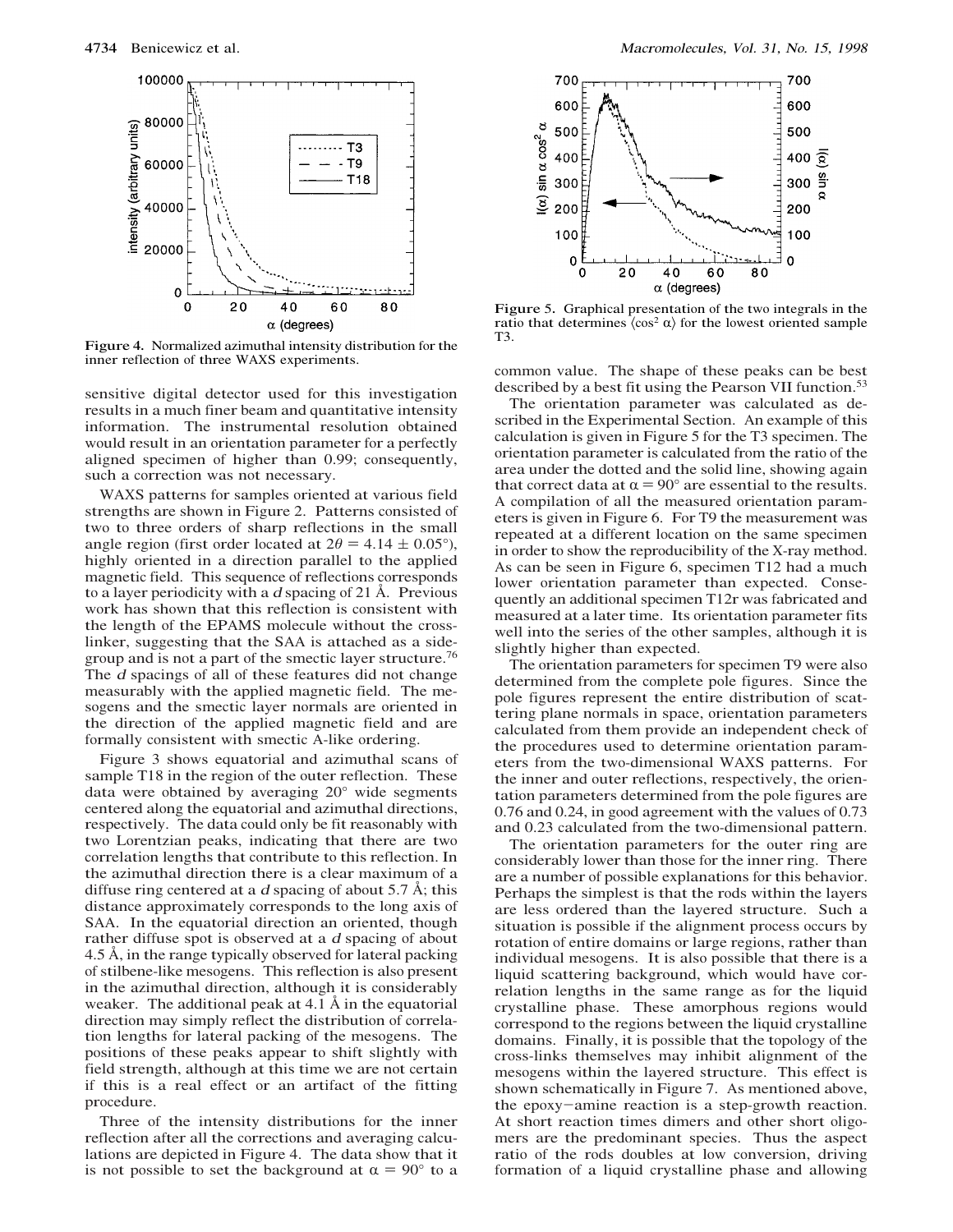

Figure 6. Orientation parameter calculated from WAXS data according to eqs 2 and 3 for (a) the inner reflection and (b) the outer reflection. The line is drawn to guide the eye. Square symbols are the orientation parameters for sample T12r.

alignment to occur in a magnetic field, as illustrated in Figure 7a. At higher conversion, long chains and crosslinks form, and the elongated shape of the tetrafunctional amine forces local segments to become perturbed from their aligned state as the last links are made, as shown in Figure 7b. This loss of alignment may occur during the final cure outside of the magnetic field. Molecules that have not been fully cross-linked in the aligned state can be perturbed on a local level during the final cure, even though we have cured the samples in the magnetic field beyond the macroscopic gel time. A previous off-lattice Monte Carlo simulation has shown that there is a decrease in local order when liquid crystalline monomers are polymerized into a crosslinked network.77

The end result is that while all of the inner ring scattering is due to the smectic A layers, some of the outer ring scattering is due to mesogens well-aligned within the smectic A domains and some is due to less ordered regions caused by any one or several of the scenarios described above. We have no physical model on which to separate out these factors and identify the orientation due solely to alignment in the magnetic field. Thus, the calculated orientation parameters for the outer reflection represent the combination of these effects and are lower than the values calculated for the inner reflection. Future work is planned to measure the kinetics of the orientation process in order to determine



Figure 7. Schematic diagram of the effect of the cross-links on local orientation. The difunctional epoxy is represented by rectangles capped with circles, and the tetrafunctional diamine is represented by rectangles capped with arcs. In part a the network is partially cured, and the molecules are fully aligned. In part b, additional cross-linking perturbs the orientation of the molecules within the layers, although the orientation of the layers themselves is unaffected.

the relative contribution of each of these effects and to understand how the cross-linking reaction affects the evolution of macroscopic order in LCT's.

In the next section we are interested in correlating the physical properties with the degree of orientation. As described below, we have found that the physical properties do not correlate with orientation parameters from the outer reflection. Since the orientation represented by the outer ring is a combination of several factors which cannot be separated at this time, the properties will only be discussed in terms of the orientation parameter calculated from the inner ring.

It is useful to compare our results to other studies on orientation of LCT's. Barclay et al. have examined the orientation behavior of EPAMS and oligoethers of dihydroxy- $\alpha$ -methylstilbene cured with methylene dianiline (MDA) using both mechanical orientation and magnetic fields.31,32 At low cross-link densities the oligoethers could be effectively oriented by mechanical stretching, but stretching was ineffective for EPAMS due to the very high cross-link density. Curing EPAMS in a 13.5 T magnetic field resulted in much lower orientation parameters than our study; they found values of 0.13 and 0.06 for the outer and inner reflections, respectively, compared to 0.23 and 0.73 at 9 T in our study. The difference is likely due to the faster reaction kinetics of MDA, which results in less time for orientation to occur prior to gelation. Hoyle and coworkers have examined thin films of mixtures of difunctional and monofunctional acrylate LCT's photopolymerized in the presence of a magnetic field. $42,44$ Interestingly, they find that orientation parameters of roughly 0.5 can be obtained at field strengths of less than 1 T. This enhanced ability for orientation to occur compared to our work is due to the reduction in crosslink density caused by the presence of the monofunctional monomer. A similar effect was seen in the work by Barclay et al.31,32 In addition, orientation of the acrylate LCT's was accomplished in the nematic phase. The lower viscosity of a nematic compared to a smectic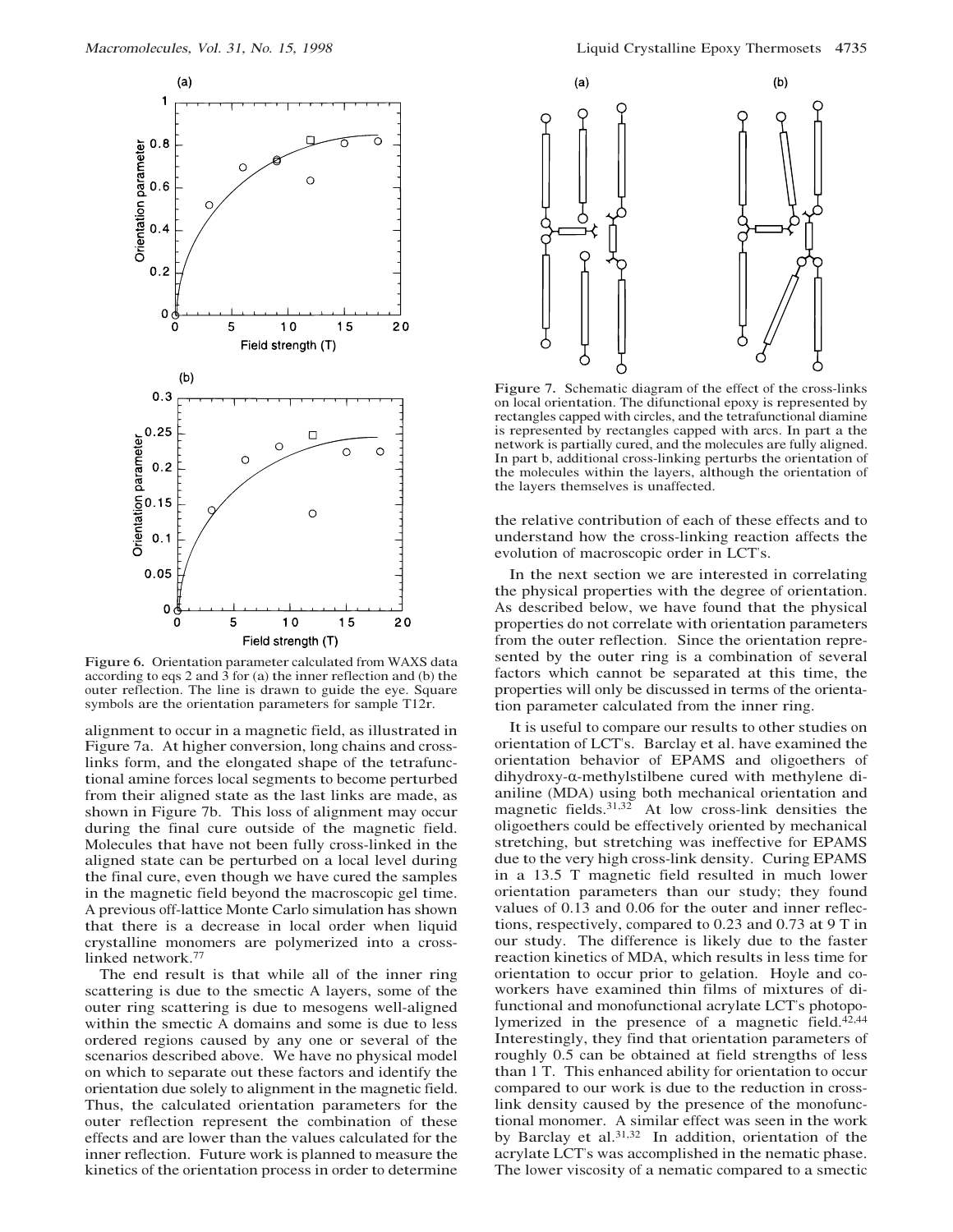

Figure 8. Coefficient of linear thermal expansion perpendicular and parallel to the field direction. Key: squares, perpendicular to field direction; circles, parallel to field direction. Lines are a linear fit to the data.



Figure 9. Tensile modulus as a function of the orientation parameter. The line is a quadratic fit to the data.

liquid crystal may also contribute to the higher orientation parameters compared to our work.

Other techniques can also be used to orient thin films of LCT's. Alternating current electric fields result in orientation parameters of up to 0.6, with the level and direction of orientation depending on both the applied field strength and the frequency.78,79 Another approach is to use rubbed polyimide substrates to induce orientation.42,44 Reasonable orientation parameters of roughly 0.5 can be obtained.

Physical Properties. To determine the effects of magnetic field orientation on the physical properties, the coefficient of thermal expansion (CTE) and tensile modulus were measured. To illustrate directly the effect of orientation on properties, the results are given as a function of the orientation parameter calculated from inner ring scattering data, not the field strength. As can be seen from Figures 8 and 9, the resulting curves are continuous, and thus the apparent sample variability, as evidenced by the two samples prepared at 12 T, is eliminated from consideration.

Figure 8 shows the CTE's measured both parallel and perpendicular to the field direction. As has been described previously,  $30-32$  the CTE parallel to the field decreases and the CTE perpendicular to the field increases as a function of orientation. In thermoplastic

liquid crystals this is generally understood as being due to the difference between expansivity along the backbone (primarily covalent bonds) and perpendicular to the backbone (primarily van der Waals). However, in a cross-linked system with covalent bonds in three dimensions, such as ours, a different explanation is needed. In this case the anisotropic thermal expansion results from changes in the average areal density of covalent bonds in each direction. We assume that the cross-links primarily are formed in the space between the layers of the smectic structure. In a highly oriented system, the distance between covalent bonds in the parallel direction is a molecular diameter, while in the perpendicular direction it is the layer distance. Thus, as the material is oriented, the average areal bond density increases in the parallel direction and decreases in the perpendicular direction, resulting in an anisotropic thermal expansion. Of course, we expect the cross-links to stabilize the mesophase to far higher temperature than an analogous uncross-linked system.

Figure 8 shows linear fits to the CTE's as a function of orientation parameter; an attempted quadratic fit resulted in correlation coefficients slightly worse than for the linear fits. Using a linear fit also allows us to gain further insight into the effect of the magnetic field on this material. The slopes for the two fits are  $36.2 \pm$ 6.2 for the perpendicular direction and  $-61.4 \pm 3.3$  for the parallel direction. Thus, within error, the parallel slope is approximately (negative) twice that of the perpendicular slope. Defining the volumetric expansion coefficient as

 $CTE$  (volume) =  $CTE$  (parallel) + 2\*CTE (perpendicular) (4)

we can see from the relationship between the slopes that the volumetric CTE is approximately constant, despite the orientation.

Figure 9 shows the tensile modulus as a function of the orientation parameter. The highest value for the modulus attained, 8.1 GPa, represents an increase of 2.6 times over the modulus of the unoriented sample T0, 3.1 GPa. The modulus seems to follow a quadratic dependence on the orientation parameter. Taking the orientation parameter as a measure of the average angle the director makes with the magnetic field (see eq 3), this quadratic dependence suggests that the modulus depends on  $\cos^4 \alpha$ . An expression with this dependence has been derived by Lees.<sup>80</sup> In an oriented fiberreinforced composite, the modulus as a function of the measurement direction is given by

$$
E(\alpha) = \frac{E_0 E_{90}}{E_0 - (E_0 - E_{90})(\cos^4 \alpha)}
$$
(5)

where  $\alpha$  is the angle between the fiber axis direction and the measurement direction,  $E_0$  is the composite modulus in the fiber axis direction, and  $E_{90}$  is the modulus in the transverse (perpendicular to the fiber) direction. It is important to note that this equation is not based on a physical model but rather is derived from performing a rotational operation on the modulus tensor. Thus, it should be valid for any anisotropic material with a smoothly varying modulus, and in fact it has been successfully used in modeling the modulus of fiberreinforced composites, <sup>80</sup> semicrystalline polymers, <sup>81</sup> and extruded liquid crystalline polymers.<sup>82</sup>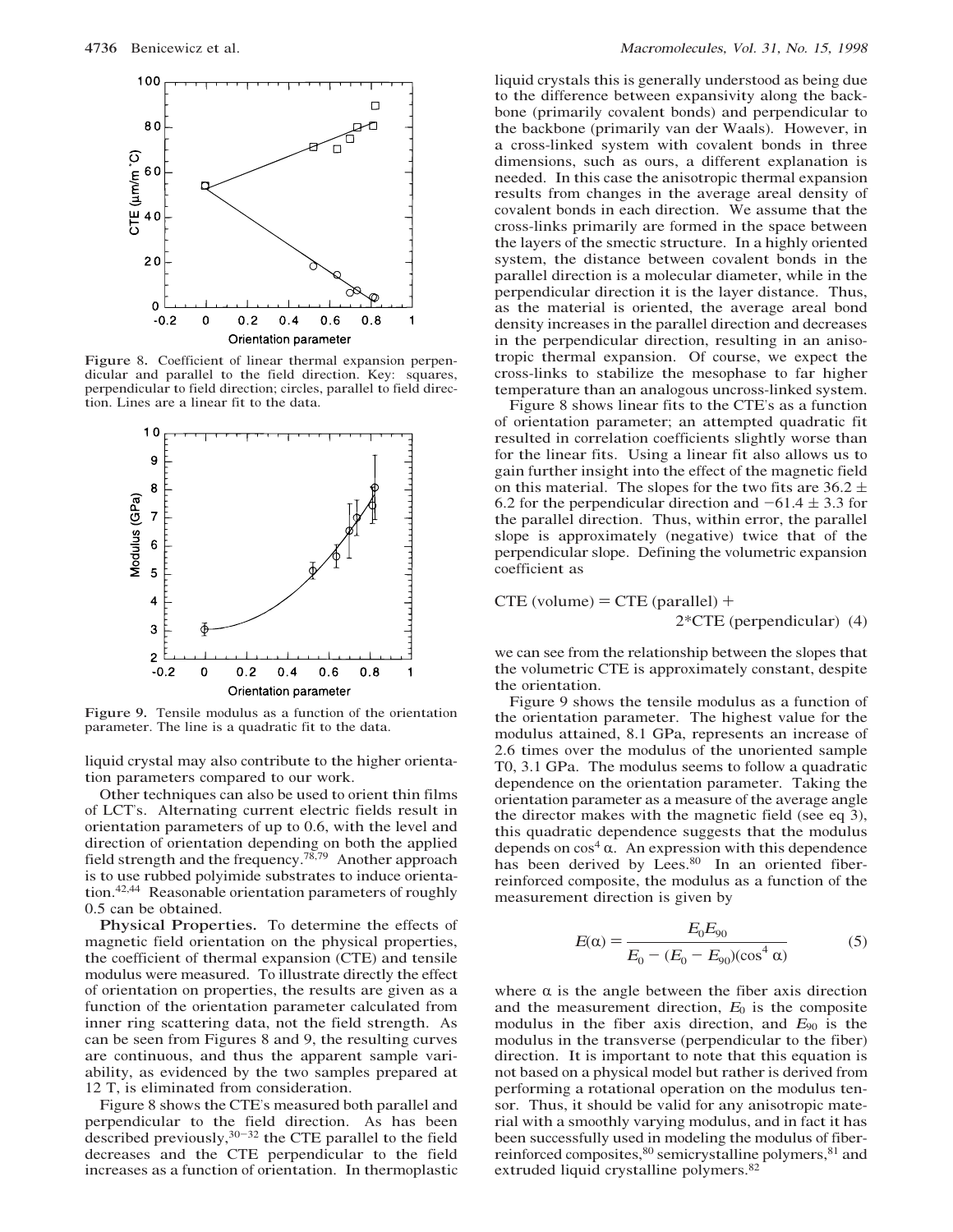

Figure 10. Tensile modulus as a function of the average angle  $\alpha$  the EPAMS mesogens make with respect to the field direction. The solid line is the fit of the data according to eq 6 with  $E_0 = 15.6$  GPa and  $E_{90} = 3.1$  GPa.

To use this equation to model the modulus of our samples, we have taken the orientation parameters determined from WAXS and calculated the corresponding average value of  $\cos^2 \alpha$  using eq 3. For  $E_{90}$  we have used the modulus of the unoriented sample, which is 3.1 GPa. Previous work by us has shown that the modulus transverse to the field direction is the same as the modulus of the unoriented material.<sup>83</sup> The data were then fit to eq 5 using  $E_0$  as a fitting parameter. The results are shown in Figure 10. Although only a limited range of data is available to us at this time, the fit is excellent. This suggests that the modulus enhancement seen in the oriented samples results from the degree of alignment of the liquid crystalline structure. A similar conclusion has been reached for oriented thermoplastic liquid crystalline polymers.82 We did attempt to fit the modulus vs orientation data using orientation parameters from the outer reflection, and we found that the nonlinear fit diverged. This provides further evidence that the outer reflection contains contributions from mesogens that have become less ordered during the final cure and that the physical properties are controlled by the orientation of the smectic layer structure. In terms of the modulus, we assume that this indicates the controlling factor is stress transfer at the smectic layer boundaries, although more experiments would be needed to understand this point. The value of  $E_0$  from the fit of the data in Figure 10 is 15.6 GPa. This value of  $E_0$  does not correspond to the value expected for a single molecule. Instead, it includes the effects of chain ends, domain boundaries, disclinations, and network defects, which would all reduce the actual modulus in a highly oriented material from its theoretical value.

It is important to note that this analysis assumes that all mesogens are aligned at a single angle with respect to the magnetic field. Clearly from the X-ray data above this is not true. In reality, there is a distribution of mesogenic orientations, with many oriented parallel to the field and some oriented perpendicular to the field. The differences in orientation parameter result from changes in the distribution of these orientations. Nevertheless, the results do provide some insight into the nature of the enhancement in mechanical properties upon orientation in magnetic fields.

### Conclusions

This work has shown that it is possible to achieve high levels of orientation and substantial improvements in physical properties of liquid crystalline thermosets by curing in the presence of a magnetic field. At the highest field level studied, an orientation parameter for the smectic layer normals of 0.8 and a tensile modulus of 8.1 GPa is obtained. This is in contrast to a tensile modulus of 3.1 GPa for the unoriented material. It is apparent from the results, however, that the orientation process is a complex one. The orientation parameters from the outer reflection are considerably lower than those from the inner reflection. We have interpreted this as being due to the presence of domain boundaries and cross-links between the mesogens that result in regions of lower order than a smectic A phase. Thus, there is likely to be a complicated interplay among the presence of a high density of cross-links, the formation of a mesophase during the cure reaction, and the alignment induced by the magnetic field. Although the orientation process itself may be fairly complex, it nevertheless appears that the physical properties depend only on the final state of orientation in the material. The modulus vs orientation parameter data can be reasonably fit with a simple model based on performing a rotation operation on the modulus tensor, suggesting that the modulus is determined by the average orientation of the smectic structure.

Acknowledgment. Funding for this work was provided by the Department of Energy Advanced Industrial Materials Program and the National High Magnetic Field Laboratory. Partial funding to R.S.D. and S.M.S. was also provided by the NSF NYI program through the Division of Materials Research and through the NSF Academic Research Infrastructure program for X-ray equipment. Bruker Analytical X-ray Systems is acknowledged for technical support.

## References and Notes

- (1) Sawyer, L. C.; Jaffe, M. J. Mater. <sup>S</sup>ci. 1986, <sup>21</sup>, 1897.
- (2) Plate, N. A.; Talroze, R. V.; Shibaev, V. P. Makromol. <sup>C</sup>hem., Macromol. <sup>S</sup>y<sup>m</sup>p. 1987, <sup>12</sup>, 203.
- (3) Tal'roze, R. V.; Plate, N. A. In <sup>L</sup>iquid-C<sup>r</sup>ysta<sup>l</sup> <sup>P</sup>oly<sup>m</sup>ers; Plate, N. A., Ed.; Plenum Press: New York, 1993; p 303.
- (4) Maret, G. In <sup>P</sup>hy<sup>s</sup>ica<sup>l</sup> <sup>P</sup>henomen<sup>a</sup> at <sup>H</sup>ig<sup>h</sup> Magneti<sup>c</sup> <sup>F</sup>ields; Manousakis, E., Schlottman, P., Kumar, P., Bedell, K. S., Mueller, F. M., Eds.; Addison-Wesley Publishing Company: Redwood City, CA, 1991; p 458.
- (5) <sup>M</sup>oore, R. C.; Denn, M. M. In <sup>H</sup>ig<sup>h</sup> <sup>M</sup>odulu<sup>s</sup> <sup>P</sup>oly<sup>m</sup>ers, <sup>A</sup>pproache<sup>s</sup> <sup>t</sup><sup>o</sup> <sup>D</sup>esig<sup>n</sup> <sup>a</sup>nd <sup>D</sup>ev<sup>e</sup>lopmen<sup>t</sup>; Zachariades, A. E., Porter, R. S., Eds.; Marcel Dekker: New York, 1990; p 169.
- (6) <sup>M</sup>oore, R. C.; Denn, M. M.; Marrucci, G. <sup>P</sup>olym. Mater. <sup>S</sup>ci. <sup>E</sup>ng. 1985, <sup>52</sup>, 84.
- (7) Zhao, Y.; Lei, H. Macromolecule<sup>s</sup> 1992, 25, 4043.
- (8) Lembicz, F. <sup>P</sup>oly<sup>m</sup>e<sup>r</sup> 1991, <sup>32</sup>, 2898.
- (9) Maret, G.; Blumstein, A. <sup>M</sup>ol. <sup>C</sup><sup>r</sup>yst. <sup>L</sup>iq. <sup>C</sup><sup>r</sup>yst. 1982, <sup>88</sup>, 295. (10) Yamagishi, A.; Takeuchi, T.; Higashi, T.; Date, M. J. <sup>P</sup>hys.
- <sup>S</sup>oc. <sup>J</sup>p<sup>n</sup>. 1989, <sup>58</sup>, 2280.
- (11) Wilkes, G. L. J. <sup>P</sup>olym. <sup>S</sup>ci.: <sup>P</sup>olym. <sup>L</sup>ett. <sup>E</sup>d. 1972, <sup>10</sup>, 935.
- (12) Stupp, S. I.; <sup>M</sup>oore, J. S. <sup>P</sup>olym. Mater. <sup>S</sup>ci. <sup>E</sup>ng. 1986, <sup>54</sup>, 136.
- (13) Kishi, R.; Sisido, M.; Tazuke, S. Macromolecule<sup>s</sup> 1990, <sup>23</sup>, 3868.
- (14) Oulyadi, H.; Laupretre, F.; Monnerie, L.; Mauzac, M.; Richard, H.; Gasparoux, H. Macromolecule<sup>s</sup> 1990, <sup>23</sup>, 1965.
- (15) Piskunov, M.; Kostromin, S. G.; Stroganov, L. B.; Shibaev, V. P.; Plate, N. A. Makromol. <sup>C</sup>hem., <sup>R</sup>api<sup>d</sup> <sup>C</sup>ommun. 1982, 3, 443.
- (16) Volino, F.; Martins, A. F.; Blumstein, R. B.; Blumstein, A. J. Phys.-Lett. 1981, 42, L-305.
- (17) Rigbi, Z.; Mark, J. E. J. <sup>P</sup>olym. <sup>S</sup>ci.: <sup>P</sup>olym. <sup>P</sup>hys. <sup>E</sup>d. 1985, 23, 1267.